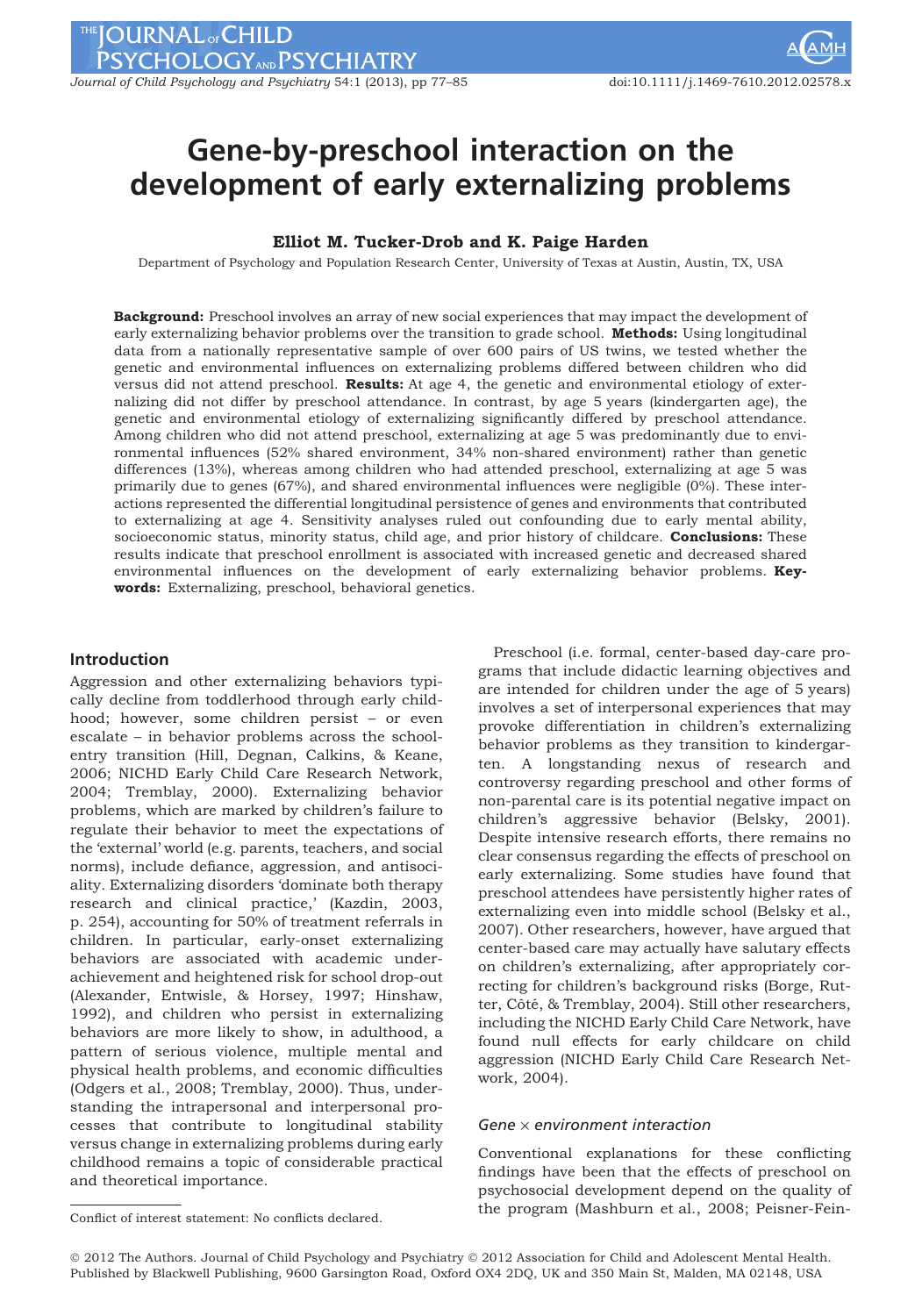berg et al., 2001; Vandell, 2004; Votruba-Drzal, Coley, & Chase-Lansdale, 2004). However, the effects of childcare may depend not only on the characteristics of the childcare program, but also on the characteristics of the children themselves. In particular, children's genetic predispositions may govern their differential vulnerability to the effects of preschool on externalizing behavior – a gene  $\times$  environment interaction (G  $\times$  E). Although not directly testing  $G \times E$ , evidence suggestive of  $G \times E$  comes from research by Gunnar and colleagues on individual differences in children's cortisol responses to preschool. (Cortisol is a validated biomarker of stress response.) Specifically, on days when children stay home from preschool, cortisol decreases from morning to evening, whereas cortisol increases from morning to evening on days when the same children attend preschool. However, this stress response to preschool is only evident for children rated as more socially anxious and those who have difficulty with emotion regulation (Dettling, Gunnar, & Donzella, 1999; Watamura, Donzella, Alwin, & Gunnar, 2003) – temperamental characteristics that have been found to have a genetic basis in early childhood (Saudino, 2005). Given this association between temperamental characteristics and childcare associated stress-responses, it is possible that the effects of preschool on child behavior may vary according to initial genetic predispositions. In other words, the social experiences of preschool may serve to activate genetic differences between individuals.

The hypothesis that preschool activates children's genetic predispositions for externalizing problems is also consistent with a large body of previous behavioral genetic research demonstrating that genetic influences on aggression and externalizing increase with age, whereas as family-level environmental influences decrease with age (Bergen, 2007). Agerelated increases in heritability pose something of a paradox: How do genetic influences increase, if individuals are accruing more environmental experiences over the course of development? One resolution for this paradox is an appreciation for the role of gene-environment correlation (Scarr & McCartney, 1983). As children have more latitude to select (and be selected into) environmental niches, these niches become increasingly reflective of their own genetically-influenced characteristics. These environmental inputs, in turn, serve to reinforce initial differences in genetically-influenced traits, leading to an amplification of genetic variance in a given phenotype. If the age-related increase in the heritability of externalizing is, in fact, due to children's increasing ability to select (and selectively attend to) environmental experiences, then one would expect that the transition to school settings – with its array of new teachers, peers, and learning experiences – would lead to increases in the importance of genetic influences.

At the same time, children who are not exposed to the extra-familial social experiences of preschool may be more vulnerable to family environments that confer risk for externalizing. Consistent with this hypothesis, Borge et al. (2004) found that, among high-risk families – characterized by low occupational level, low maternal education, large sibships, and low family functioning – children who were taken care of by their own parents demonstrated higher levels of aggression than children enrolled in day-care, but no such effect of parental-care was evident among low-risk families.

# Goals of the current study

The aim of the current study was to test the hypothesis of a gene  $\times$  environment interaction on the development of externalizing behavior problems between ages 4- and 5-years. This period of time, which marks the typical transition point from either preschool or home-based care to kindergarten, has been identified by numerous researchers as a developmentally significant period that may be particularly challenging for children (Bohan-Baker & Little, 2004; Rimm-Kauffman & Pianta, 2000). We hypothesized that preschool attendance would interact with genetic and environmental influences on the development of externalizing over this transition, such that among children who attended preschool, development of externalizing would be primarily driven by genetic factors, whereas, for children who remained at home, development of externalizing would be governed by family-level environmental influences. These hypotheses were tested using a large, nationally representative sample of twins.

# Method

#### **Participants**

Participants were drawn from the twin sample of the Early Childhood Longitudinal Study – Birth Cohort (ECLS-B), a nationally representative longitudinal study of children born in the United States in the year 2001. Informed parental consent was obtained by ECLS-B staff for all study participants. Data on twin zygosity and preschool enrollment were available for over 1200 twins from over 600 families.<sup>1</sup> Of these twins, 61% were White, 16% were African-American, 16% were Hispanic, 3% were Asian, 4% were multiracial, and 50% were female. Twenty-five percent of families lived below the poverty line at study entry. The distribution of parental educational attainment was as follows: Less than high school for 8.0% of families; high school diploma or equivalent for 16.5%; vocational–technical program for 6.0%; some college for 25.7%; bachelor's degree for 21.2%; graduate school with no degree for

<sup>1</sup> Sample sizes are rounded to the nearest 50 in accordance with ECLS-B data security regulations.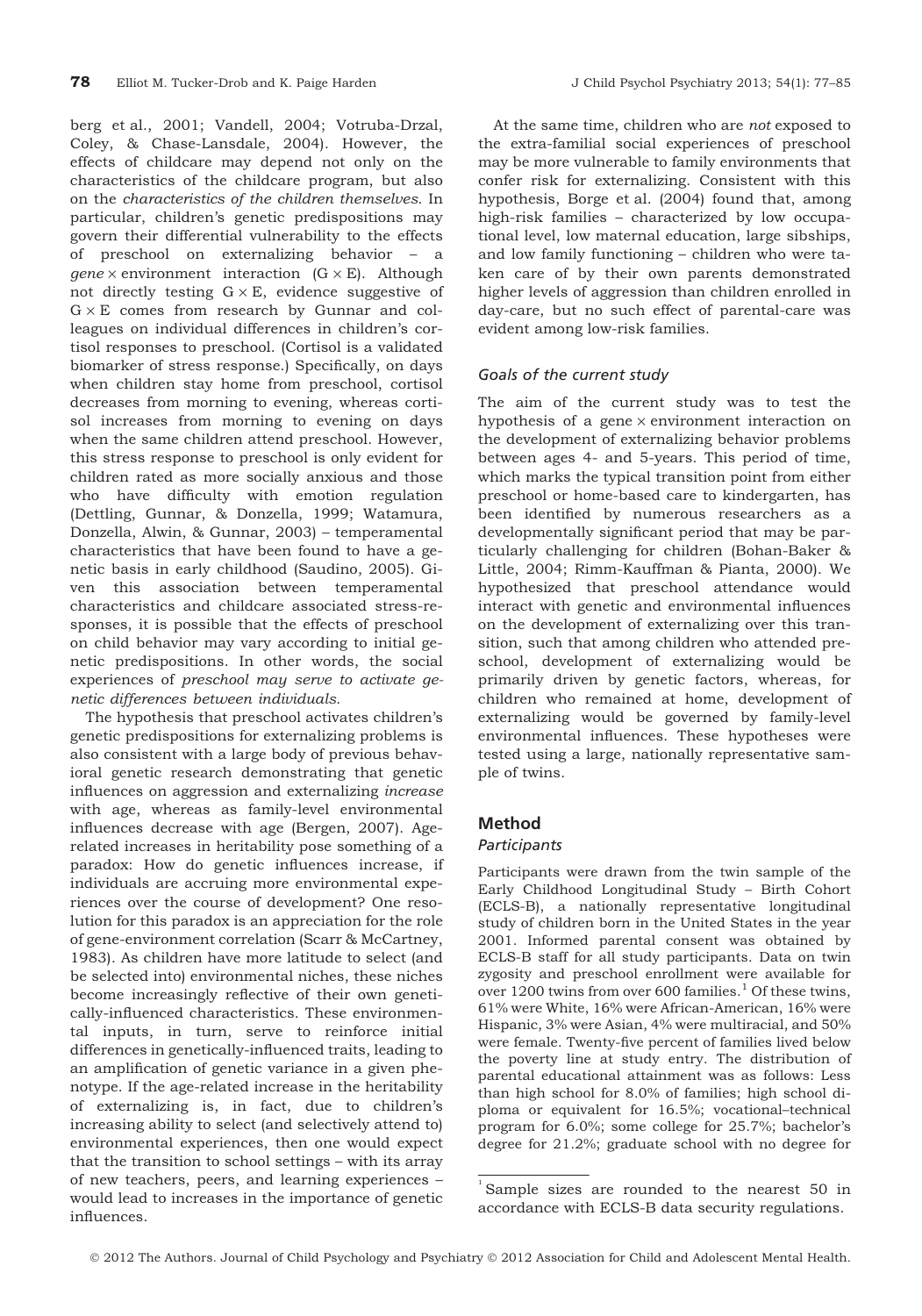3.9%, masters degree for 10.8%; and doctoral or professional degree for 7.3%. Externalizing symptom ratings were available for 100% of the twins at age 4, and 84% of the twins at age 5. Missing data was handled via full information maximum likelihood estimation.

## Measures

Zygosity. At age 2-years, trained investigators rated the similarity of same-sex twins on six aspects of physical appearance (e.g. hair texture, complexion, facial appearance, and earlobe shape). Using the method described in Tucker-Drob, Rhemtulla, Harden, Turkheimer, and Fask (2011), these ratings were used to diagnose twins as monozygotic (MZ) or dizygotic (DZ). Zygosity determinations from such physical similarity ratings have been found to be over 90% accurate when cross-validated using twins of known zygosity (Forget-Dubois et al., 2003) Same sex pairs who would have received a DZ diagnosis were excluded from analyses if their parents indicated that there was a medical reason for their dissimilarity.

Preschool enrollment  $(-0.5 = did not attend pre$ school, 0.5 = attended preschool). At age 4-years, parents indicated whether the children were currently enrolled in Head Start, a day care center, nursery school, preschool, or prekindergarten program on a regular basis. Fifteen percent of twins were enrolled in Head Start, 61% were enrolled in other forms of centerbased care, and 26% were not enrolled in any form of center-based care. A twin was considered enrolled in preschool if he or she was enrolled in any form of center-based care, including Head Start. Only six pairs were discordant for preschool enrollment and were excluded from analyses.

Early history of center-based care. At age 2-years, parents reported on whether the twins were enrolled in center-based care (15% = yes). At the 4-year wave, parents retrospectively reported how old (in months) each child was when he or she was first enrolled in center-based care. First enrollment occurred prior to 40 months for 55% and occurred prior to 4-years for 72% of children who had received center-based care by the 4-year wave.

Externalizing behavior problems. At age 4-years (preschool age), and again at age 5-years (kindergarten age), parents rated each twin separately on each of the following symptoms using a 5-point scale (never, rarely, sometimes, often, very often): has temper outburst or tantrums, bothers and annoys other children, destroys things that belong to others, is physically aggressive (e.g. hits, kicks, or pushes), gets angry. Items were drawn from two previously validated clinical instruments (Canivez & Rains, 2002; Fantuzzo, Manz, & McDermott, 1998): the Preschool and Kindergarten Behavior Scales–Second Edition (PKBS-2) and the Social Skills Rating System (SSRS). Sum scores were created from these ratings for each individual twin at each occasion. The coefficient alpha reliability for these sum scores was .74 at 4-years and .82 at 5-years. The sum scores were right skewed. Log transforming these scores resulted in an approximately normal distribution. All analyses were based on z-scored (relative to  $M$  and  $SD$  at 4-year wave) versions of these log-transformed scores. Histograms of the untransformed and transformed scores are supplied in the Online Supplement (Figure S1).

Possible confounds. Based on the previous research reporting their associations with both preschool enrollment and externalizing behaviors, we identified four variables that might potentially account for any observed moderating effects of preschool: Children's early mental ability (standardized to  $M = 0$ ,  $SD = 1$ ), socioeconomic status (SES;  $M = .13$ ,  $SD = .85$ ), minority status ( $0 = non-White$ ,  $1 = White$ ) based on parentreported race, and age in months (standardized to  $M = 0$ ,  $SD = 1$ ) at the 4-years assessment. Early mental ability was measured by trained investigators at the 2-year wave using the Bayley Short Form test of mental ability (Andreassen & Fletcher, 2007; reliability estimate = .88), which is an abbreviated version of the wellvalidated Bayley Scales of Infant Development, Second Edition (Bayley, 1993). SES was a composite index of parent-reported paternal and maternal educational attainment, prestige of parent-reported occupations, and parent-reported family income, collected during the 4-year wave. Extensive treatments of how SES, minority status, and early mental ability relate to one another in these data can be found in Tucker-Drob et al. (2011) and Tucker-Drob (2012).

# Results

# Does preschool enrollment interact with genetic and environmental influences on the development of early externalizing?

Biometric structural equation models were fit using maximum likelihood estimation in Mplus software (Muthén & Muthén, 2010). These models decompose variation in each given phenotype into variation attributable to additive genetic factors (A), shared environmental factors (C) that serve to make twins from the same family more similar to one another, and nonshared environmental factors (E) that serve to differentiate twins from the same family. A factors are assumed to correlate at 1.0 between MZ twins and at .50 between DZ twins; C factors are correlated at 1.0 between both MZ and DZ twins, and E factors are uncorrelated between both MZ and DZ twins (Neale & Cardon, 1992). The longitudinal nature of the ECLS-B data allowed us to implement a Cholesky approach, depicted in Figure 1. This approach decomposes variation in externalizing at age 5 into genetic and environmental factors that are shared with externalizing at age  $4$  (A, C, and E factors with the subscript 4), and genetic and environmental factors that are unique of externalizing at age 4 (A, C, and E factors with the subscript 5). In this diagram, the lowercase terms,  $a$ ,  $c$ , and  $e$ , are regression coefficients of externalizing on the  $A$ ,  $C$ , and  $E$  factors.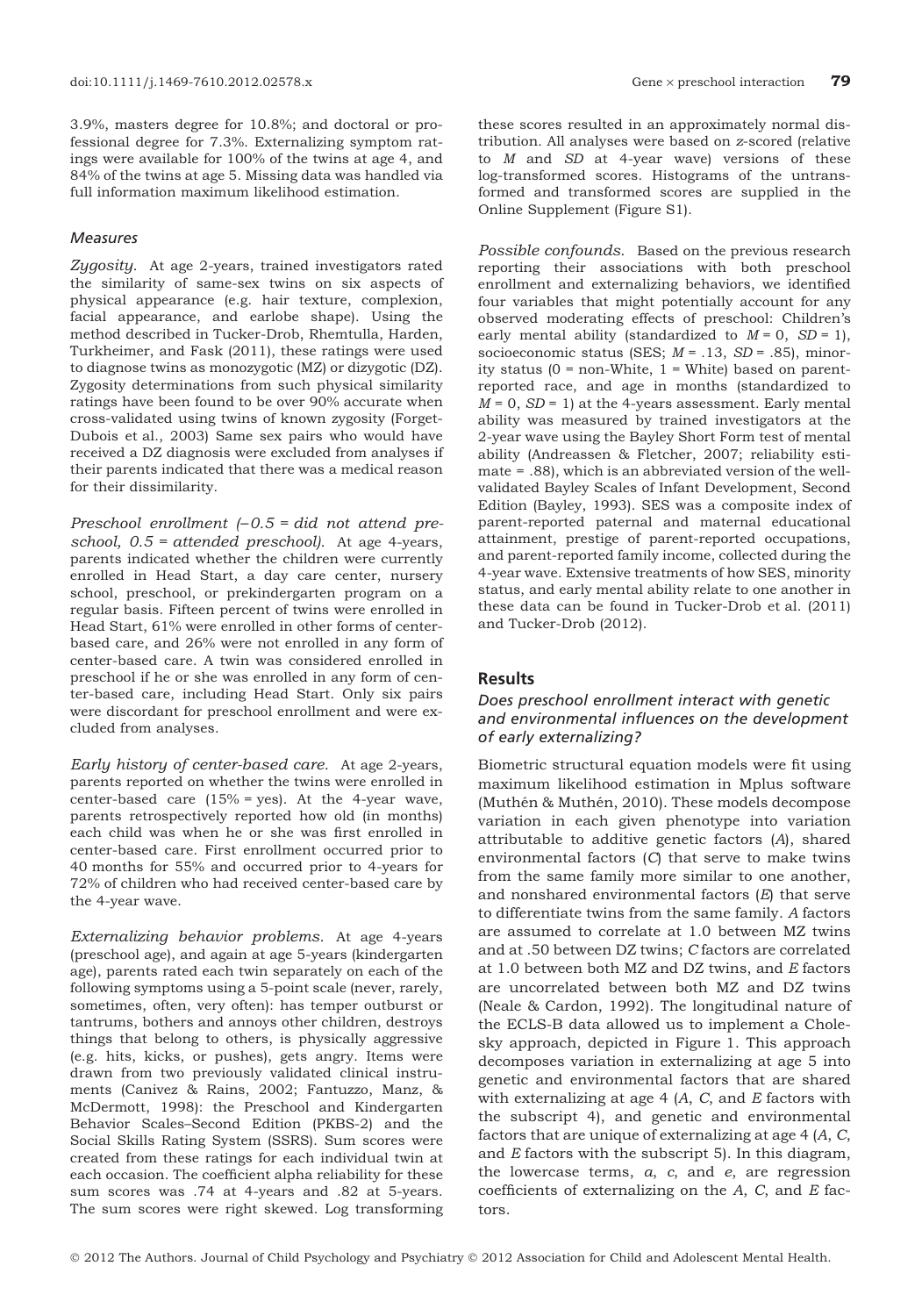

Figure 1 A longitudinal Cholesky model of externalizing symptoms measured at ages 4 and 5 years. For ease of presentation, only one twin from each pair is depicted

Rather than estimating a single set of  $a$ ,  $c$ , and  $e$ coefficients for all twins in the sample, we estimated models that allowed each coefficient to differ according to preschool status. This was achieved by controlling for the main effect of preschool, and including an interaction term in addition to a main effect for each of the nine  $a$ ,  $c$ , and  $e$  parameters depicted in Figure 1. [The algebraic equations for this model can be found in the Online Supplement (Data S1)] If a given interaction term was significantly different from 0, this indicated that the corresponding parameter differed across preschool and no-preschool groups.

Table 1 presents parameter estimates from the full model, with all interactions estimated, and a reduced form of the model, in which interactions that were not significant in the full model have been dropped. The reduced model fit no worse than the full model  $\chi^2[7] = 8.104, p = .32$ ), and because the reduced model is more parsimonious than the full model, we accept it as the best representation of the data.2

Preschool did not interact with A, C, or E in predicting externalizing symptoms at age 4, indicating that the genetic and environmental influences on externalizing at age 4 did not differ by preschool attendance. For both groups, at age 4, externalizing symptoms were approximately equally influenced by A, C, and E  $(h^2 = 39\%, c^2 = 23\%,$  $e^2$  = 38%). In contrast, preschool significantly interacted with the genetic and shared environmental components of the cross-time relation between externalizing symptoms at ages 4 and 5 (the paths labeled  $a<sub>b</sub>$  and  $c<sub>b</sub>$ ), indicating that genetic and environmental influences on externalizing at

Table 1 Unstandardized parameter estimates from biometric models of externalizing symptoms and preschool attendance

| Parameter                             | All interactions<br>estimated |           | Non-significant<br>interactions<br>removed |      |
|---------------------------------------|-------------------------------|-----------|--------------------------------------------|------|
|                                       | Estimate                      | <b>SE</b> | Estimate                                   | SE   |
| a <sub>4</sub> Main effect            | $0.588**$                     | .085      | $.618**$                                   | .077 |
| a <sub>4</sub> Interaction            | 0.042                         | .171      |                                            |      |
| c <sub>4</sub> Main effect            | $0.530**$                     | .074      | $.467**$                                   | .079 |
| $c_4$ Interaction                     | $-0.210$                      | .147      |                                            |      |
| e <sub>4</sub> Main effect            | $0.588**$                     | .033      | $.606**$                                   | .031 |
| e <sub>4</sub> Interaction            | 0.089                         | .066      |                                            |      |
| a <sub>b</sub> Main effect            | $0.348*$                      | .161      | .389**                                     | .074 |
| a <sub>b</sub> Interaction            | $1.041**$                     | .322      | $.815**$                                   | .187 |
| $cb$ Main effect                      | $0.340**$                     | .111      | .393**                                     | .063 |
| $cb$ Interaction                      | $-0.810**$                    | .223      | $-.721**$                                  | .161 |
| e <sub>b</sub> Main effect            | $0.258**$                     | .060      | $.235**$                                   | .041 |
| e <sub>b</sub> Interaction            | $-0.087$                      | .120      |                                            |      |
| a <sub>5</sub> Main effect            | 0.159                         | .470      | $.351*$                                    | .160 |
| a <sub>5</sub> Interaction            | $-0.318$                      | .940      |                                            |      |
| c <sub>5</sub> Main effect            | 0.090                         | .377      | .000                                       | .422 |
| $c5$ Interaction                      | $-0.181$                      | .755      |                                            |      |
| e <sub>5</sub> Main effect            | $0.572**$                     | .037      | $.579**$                                   | .030 |
| e <sub>5</sub> Interaction            | 0.015                         | .074      |                                            |      |
| p <sub>4</sub> Preschool main effect  | $-0.035$                      | .081      | $-.036$                                    | .077 |
| p <sub>5</sub> Preschool main effect  | $-0.103$                      | .092      | $-.101$                                    | .091 |
| $\mu_4$ Mean externalizing            | 0.023                         | .040      | .024                                       | .039 |
| $\mu$ <sub>5</sub> Mean externalizing | $-0.121**$                    | .046      | $-.122**$                                  | .046 |

 $*p < .05.$  \*\*p < .01. Preschool is an effects-coded variable representing whether or not the child attended preschool at age 4  $(-0.5 = did not attend preschool, 0.5 = attended pre$ school).

4 years differentially carried over to predict externalizing at 5 years depending on preschool attendance.

These interactions are shown in Figure 2, which presents Cholesky parameter estimates separately by preschool status (parameter estimates from reduced model). For children who did not attend preschool, the across-time relation between externalizing at ages 4 and 5 was mediated by the shared environment ( $c<sub>b</sub> = .754$ ) and the nonshared environment ( $e<sub>b</sub>$  = .235), but not by genes. In contrast, for children who did attend preschool, the cross-time relation between externalizing at ages 4 and 5 was mediated by genes  $(a<sub>b</sub> = .796)$  and the nonshared environment ( $e<sub>b</sub>$  = .235), but not by the shared environment. Further illustrating these results, Figure 3 plots the total amount of variance in externalizing symptoms at 4 and 5 years attributable to A, C, and E, for each group separately. It can be seen that for children who did not attend preschool, genetic variance diminishes (from 39% at 4 years to 13% at 5 years), and shared environmental variance increases (from 23% at 4 years to 52% at 5 years), whereas for children who did attend preschool, genetic variance increases (from 39% at 4 years to 67% at 5 years) and shared environmental variance diminishes (from 23% to  $0\%$ ).

 $2$ <sup>2</sup> We also fit Cholesky models individually to the preschool group and non-preschool group. For the preschool group,  $\chi^2(17) = 14.894$ ,  $p = .603$ , RMSEA = .000, CFI = 1.000, TLI = 1.003. For the non-preschool group  $\chi^2(17) = 11.530$ ,  $p = .8277$ , RMSEA = .000, CFI = 1.000, TLI = 1.021. The parameter estimates from the separate models were equal to those implied by the parameters produced in the full interaction model.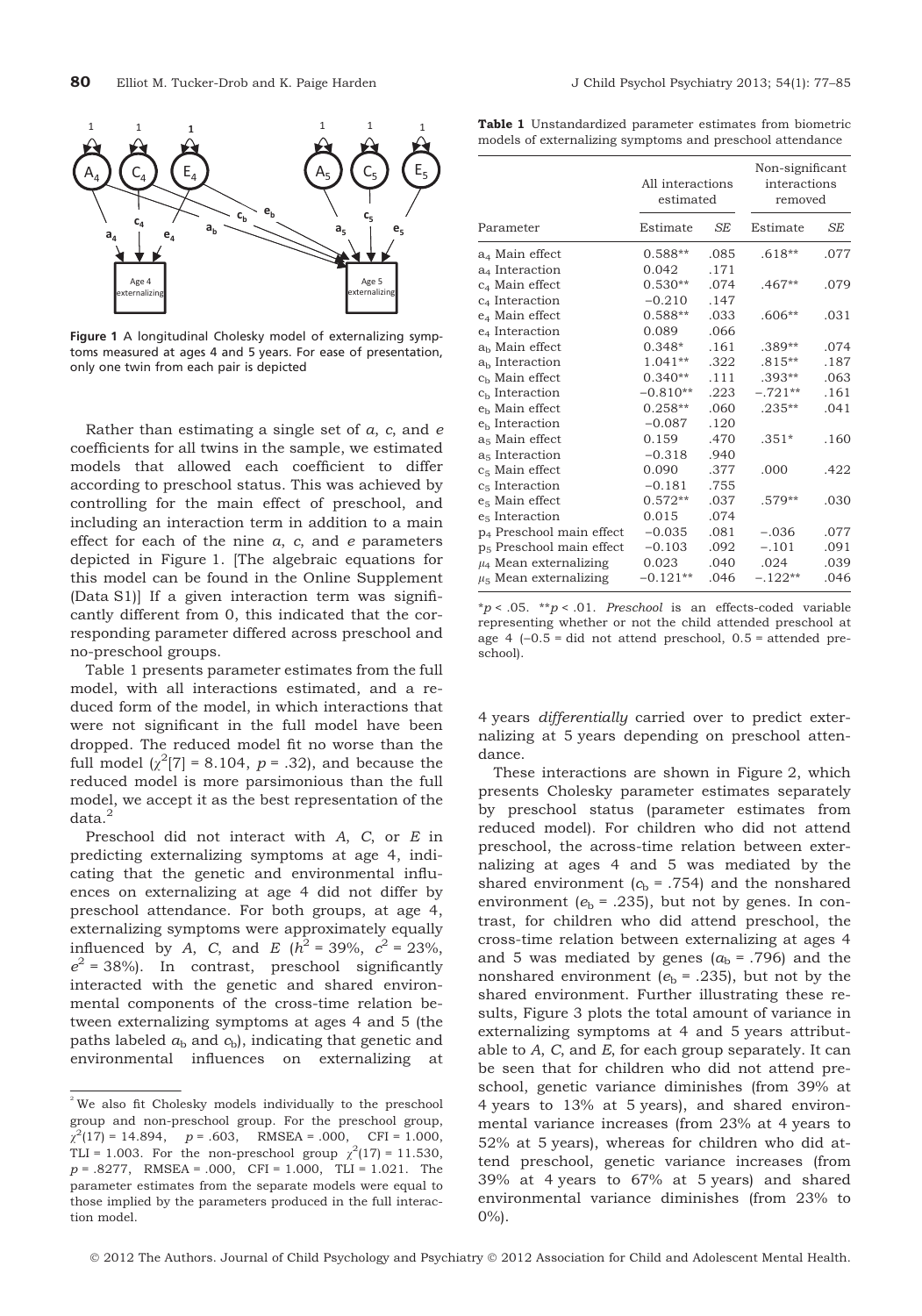

Figure 2 Parameter estimates for longitudinal Cholesky model of externalizing symptoms in children who did not attend preschool at age 4 years (top) and who did attend preschool at age 4 years (bottom). Paths represented as dotted lines are not significant at  $p < .05$ 



Figure 3 Total amount of unstandardized variance in externalizing symptoms at 4 and 5 years attributable to A, C, and E, for children who did not attend preschool at age 4 years (top) and who did attend preschool at age 4 years (bottom)

# Do the interactions apply to children with and without histories of very early center-based care?

To examine whether these results were specific to enrollment in preschool in the 1–2 years directly preceding the kindergarten year, rather than to a longer history of early center-based care, we refit the full model excluding children who had been enrolled in center-based care at age 2-years. The pattern was unchanged  $(a<sub>b</sub>$  interaction = 1.029,  $c<sub>b</sub>$  interaction =  $-.745$ , both  $ps < .01$ ). The pattern was also unchanged when the model was run excluding children whose parents retrospectively reported initiation of center-based care prior to 40 months  $(a_b$  interaction = .946,  $p < .01$ ;  $c_b$  interaction =  $-.716$ ,  $p < .05$ ), and prior to 4-years ( $a<sub>b</sub>$ interaction = .939,  $p < .01$ ;  $c<sub>b</sub>$  interaction = -.541,  $p < .05$ ). Finally, when excluding children who attended preschool at 4-years but had no history of center-based care prior to 4-years, the same interactions on the cross-time relations remained significant ( $a<sub>b</sub>$  interaction = 1.056,  $c<sub>b</sub>$  interaction =  $-.898$ , both  $ps < .01$ ), and there continued to be no significant interactions on the etiology of age-4 externalizing  $(a_4 = .059, p = .73; c_4$  interaction =  $-.263$ ,  $p = .09$ ). This suggests that the preschool interactions are developmentally specific to the kindergarten transition (age-4 to -5), regardless of when a child first began center-based care.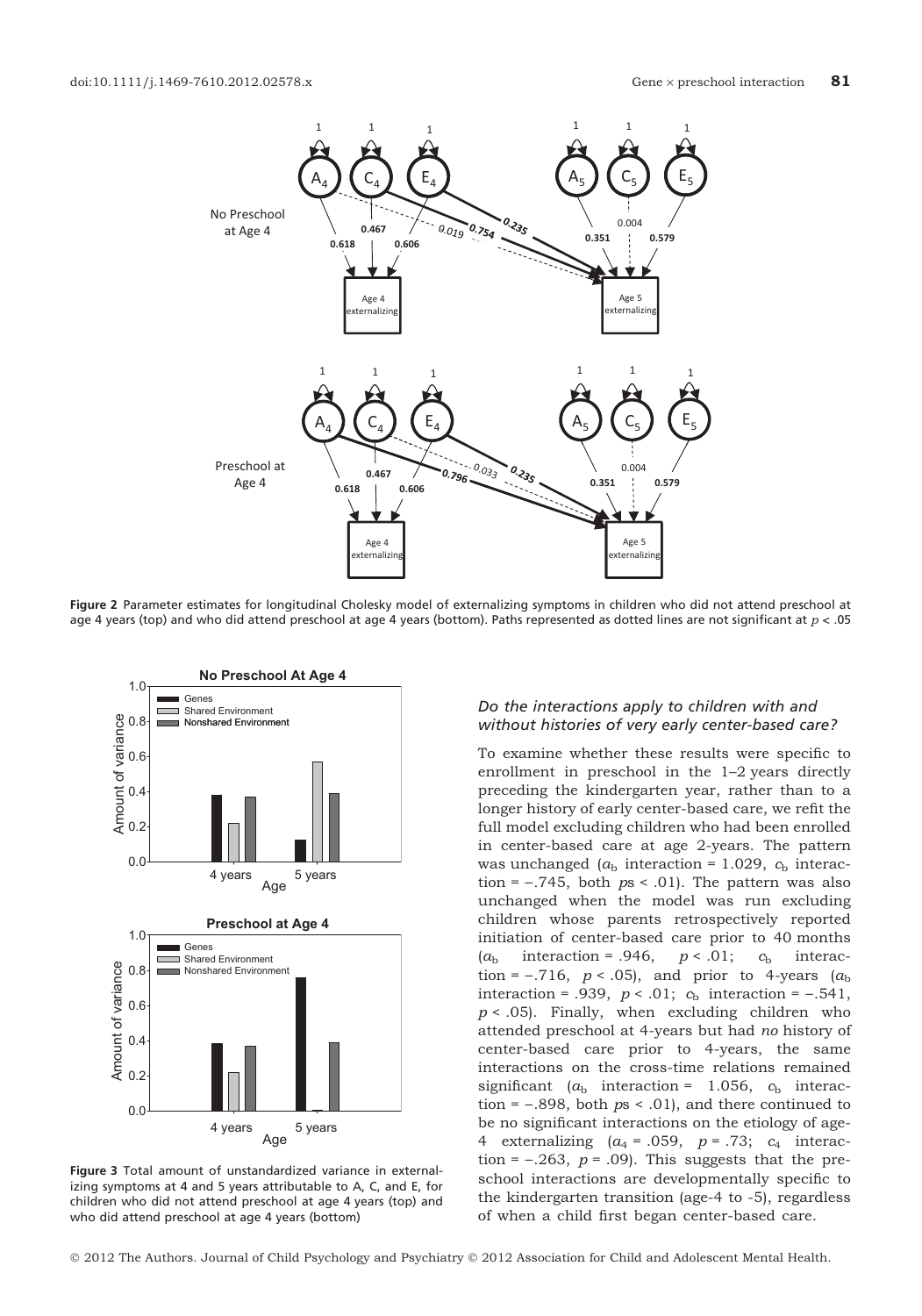# Are the interactions robust to controls for possible confounds?

Because preschool was not randomly assigned, we identified four possible variables from past literature that have been linked with both preschool enrollment (e.g. Magnuson, Meyers, Ruhm, & Waldfogel, 2004; Tucker-Drob, 2012) and the development of externalizing behaviors (e.g. Moffitt, 1993): children's early mental ability, SES, age, and minority status. We estimated a multiple logistic regression that predicted the log-odds of preschool attendance from the four variables, using only one twin per pair to avoid distorted standard errors. Both SES and age were uniquely predictive of preschool attendance (logodds = .253 and .555, respectively, both  $ps < .01$ ), whereas early mental ability and minority status were not (log-odds  $= -0.017$  and .008, respectively, both ps > .40). It is therefore possible that SES and age, but not early mental ability or minority status, confounded the results reported in Table 1. To address this possibility, we ran a multivariate version of the structural equation model described earlier that controlled for both the main effects of SES and age, and the interactions of the  $A$ ,  $C$ , and  $E$  factors with SES, and age. The pattern of results remained unchanged ( $a<sub>b</sub>$  interaction = .657,  $p < .01$ ;  $c<sub>b</sub>$  interaction =  $-.778$ ,  $p < .01$ ), indicating that the preschool interactions reported earlier were not spurious results of the non-random selection of children into preschool on the basis of SES or child age.

# **Discussion**

The question of how early non-maternal care experiences affect child development has been described as 'a core developmental question of the modern age' (Belsky, 2011, p. 1). We investigated this question, specifically as it pertained to the development of externalizing behaviors over the transition from the preschool year (age 4) to the kindergarten year (age 5), a period that is routinely characterized as encompassing a developmentally significant transition (Rimm-Kauffman & Pianta, 2000). Our results indicate that rather than having uniform effects on all children, the experience of attending preschool can serve to differentiate children's externalizing behaviors on the basis of their genetic propensities, leading to increased heritability of externalizing symptoms for preschool attendees compared to nonattendees. We found that for children who did not attend preschool, genes for externalizing symptoms at age 4 did not confer any risk for externalizing symptoms at age 5, but for children who did attend preschool, genetic influences on externalizing symptoms at age 4 were highly predictive of externalizing symptoms at age 5. At age 4, genes accounted for 39% of the variation in externalizing symptoms, regardless of preschool status. By age 5, genes accounted for only 13% of the variation in

externalizing symptoms among children who had not attended preschool, but accounted for 67% (a fivefold difference) among children who had attended preschool. Results applied to children with and without histories of center-based care during infancy and very early childhood, and when early mental ability, SES, minority status, and age were considered as possible confounds.

While we found evidence for a significant interaction effect between genes and preschool attendance, the main effect of preschool on externalizing was not significantly different than zero, despite substantial reordering of individual levels of externalizing. Taken together, these results indicate that preschool does not simply exacerbate genetic risk for child externalizing. (If this were true, then one would anticipate both a significant G×E effect and a main effect of preschool). Rather, these results are consistent with the hypothesis that preschool has differential effects – a socializing influence resulting in reduced levels of externalizing for children at low genetic risk but an adverse influence for children at high genetic risk. These differential effects may help to explain the contradictory results of previous literature: Depending on the proportion of children with genetic vulnerabilities towards externalizing in a given sample, estimates of the net effect of preschool may be positive, negative, or null.

Heterogeneity in preschool effects are likely further compounded by differences in preschool quality. This study focused on variation in children and families that led to differential effects of preschool attendance, but did not examine characteristics of preschools themselves that were associated with differential outcomes. Notably, a number of previous studies have identified characteristics of preschools that are associated with differences in children's later behavioral outcomes (Mashburn et al., 2008; Peisner-Feinberg et al., 2001; Vandell, 2004). Previous studies (e.g. LoCasale-Crouch, Mashburn, Downer, & Pianta, 2008) have also identified specific 'transition practices' that can assuage the psychosocial challenges associated with transitioning from preschool to kindergarten. However, we are aware of no studies that have examined whether these characteristics or transition practices modify the genetic and environmental influences on behavioral development. This is a promising avenue for future research.

As Belsky (2011) has recently commented, genetic thinking has typically been offered as a challenge to the hypothesis that childcare can affect child development: 'One view is that because development is largely shaped by genes rather than by experience, the effects of non-maternal childcare, like the effects of care provided by mothers, will be rather minimal.' However, our findings indicate that, rather than rendering behavioral outcomes resistant to experiential influences, genetic influences are, in fact, most strongly evident among the children who have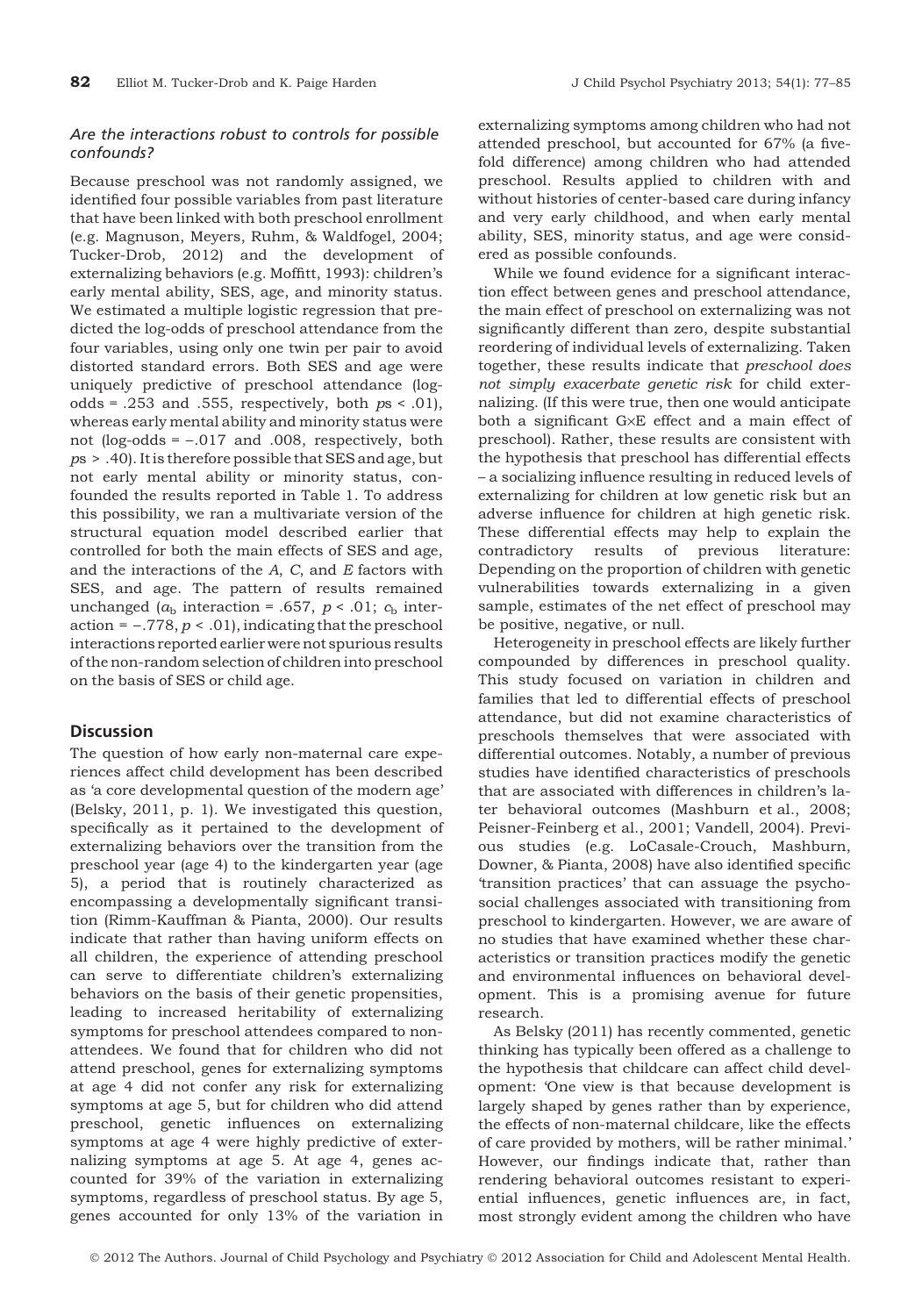had the additional experiential 'input' of preschool. As is also suggested by research showing age-related increases in heritability of externalizing (Bergen, 2007), high estimates of genetic variance may be an outcome of accumulating social-environmental experiences.

Of further significance is our finding regarding the shared environment. At age 4, the shared environment accounted for 23% of the variation in externalizing symptoms regardless of preschool status. However, at age 5, this proportion rose to 52% for children who had not attended preschool, and declined to 0% among children who had attended preschool. Thus, not attending preschool served to enhance shared environmental influences on externalizing symptoms.

## Limitations

The strengths of this study included the use of a diverse and nationally representative sample of twins born in the United States, the availability of longitudinal data on externalizing symptoms across the transition to kindergarten, and the estimation of biometric models with terms for gene  $\times$  environment interaction. Nevertheless, in addition to the need for future research to incorporate measures of preschool quality, there are three other limitations to be taken into consideration.

First, while the twin design implemented here is quite powerful for estimating the effects of children's genes on their behavior, it is incapable of determining the extent to which family-level influences on children's behavior, including the decision to enroll one's children in preschool, are themselves influenced by parents' genes. More extensive familybased designs, such as extended twin-family or children-of-twin designs, are necessary to resolve the role of parental genotype.

Second, while the longitudinal nature of our data allowed us to uncover a *prospective* relation between preschool attendance and the magnitude of genetic and environmental influences on subsequent externalizing development that was robust to statistical controls, the observational nature of our data limits our ability to draw strong causal inferences. An even more rigorous test of individual heterogeneity in the effects of preschool attendance would be a randomized experiment (Tucker-Drob, 2011).

Third, externalizing behaviors were measured only through parental report. While parent reports of children's emotional problems are often only modestly correlated with teacher reports or child selfreports (Achenbach, McConaughy, & Howell, 1987), it is important to note that informant discrepancies are generally lower for the outcome assessed here – observable externalizing behaviors in young children

(Achenbach et al., 1987; Duhig, Renk, Epstein, & Phares, 2000; reviewed in De Los Reyes & Kazdin, 2005). Moreover, previous behavioral genetic analyses of aggressive behavior in young children have found that heritability estimates at age 3 and 7 were highly consistent across mother, father, and teacher reports, although estimates of the shared environmental contribution were markedly lower for teacher reports than for parent reports (Hudziak et al., 2003). Future research on gene-by-preschool interactions on child behavior problems should examine the robustness of these interactions across ratings by different informants (e.g. parent vs. teacher).

## **Conclusions**

In summary, this study presents initial evidence that enrollment in preschool may serve to differentiate children's genetic propensities towards externalizing over the transition to kindergarten. Although the associations derive from observation data, they were found to be robust to a number of plausible confounds. Future research will be necessary to investigate specific aspects of the preschool experiences that are responsible for these effects, and whether effects vary as functions of specific center characteristics.

#### Supporting information

Additional Supporting Information may be found in the online version of this article:

Figure S1 Distributions of externalizing scores.

Data S1 Algebraic equations for gene-by-preschool interaction model.

Please note: Wiley-Blackwell are not responsible for the content or functionality of any supporting materials supplied by the authors. Any queries (other than missing material) should be directed to the corresponding author for the article.

#### Acknowledgements

Preparation of this article was supported by NIH grant R21-HD069772. The Population Research Center at the University of Texas at Austin is supported by center grant R24-HD042849. The analyses presented here use data from the ECLS-B data file, which was provided by the U.S. Department of Education National Center for Education Statistics. John Loehlin and Greg Duncan provided valuable feedback on previous versions of this article.

#### Correspondence

Elliot M. Tucker-Drob, Department of Psychology, University of Texas at Austin, 1 University Station A8000, Austin, TX 78712-0187, USA; Email: tuckerdrob@ psy.utexas.edu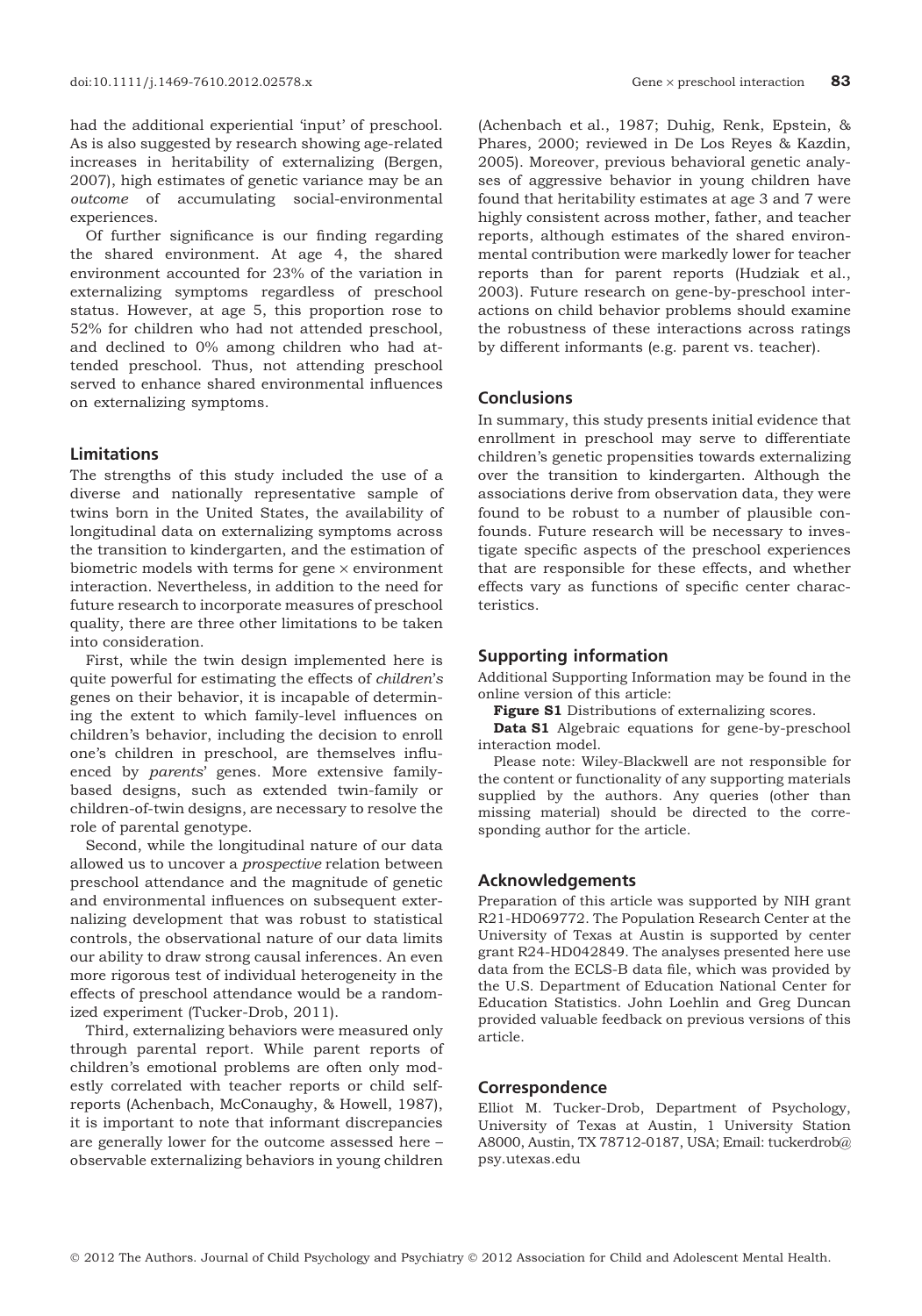## Key points

- Rather than having uniform effects on all children, the experience of attending preschool may serve to differentiate children's externalizing behaviors on the basis of their genetic propensities.
- Longitudinal ratings of externalizing were obtained from a nationally representative sample of US twins.
- Among children who did not attend preschool at age 4, externalizing at age 5 was predominantly due to environmental influences (52% shared environment, 34% non-shared environment, 13% genes).
- Among children who attended preschool at age 4, externalizing at age 5 was primarily due to genes (0% shared environment, 23% nonshared environment, 67% genes)
- Results were robust to controls for mental ability, socioeconomic status, minority status, age, and prior history of childcare.

#### References

- Achenbach, T.M., McConaughy, S.H., & Howell, C.T. (1987). Child/adolescent behavioral and emotional problems: Implications of cross-informant correlations for situational specificity. Psychological Bulletin, 101, 213–232.
- Alexander, K.L., Entwisle, D.R., & Horsey, C.R. (1997). From first grade forward: Early foundations of high school dropout. Sociology of Education, 70, 87–107.
- Andreassen, C., & Fletcher, P. (2007). Early Childhood Longitudinal Study, birth cohort (ECLS-B) psychometric report for the 2-year data collection (NCES 2007-084). Washington, DC: National Center for Education Statistics, Institute of Education Sciences, U.S. Department of Education.
- Bayley, N. (1993). Bayley Scales of Infant Development (2nd edn). San Antonio, TX: Psychological Corporation.
- Belsky, J. (2001). Emanuel Miller Lecture: Developmental risks (still) associated with early child care. Journal of Child Psychology and Psychiatry, 42, 845–859.
- Belsky, J. (2011). Child care and its impact on young children. In R.E. Tremblay, M. Boivin, R.D. Peters, & R.G. Barr (Eds.), Encyclopedia on early childhood development (2nd edn, pp. 1–7). Montreal, Quebec: Centre of Excellence for Early Childhood Development.
- Belsky, J., Vandell, D.L., Burchinal, M., Clarke-Stewart, K.A., McCartney, K., & Owen, M.T. (2007). Are there long-term effects of early child care? Child Development, 78, 681–701.
- Bergen, S. (2007). Age-related changes in heritability of behavioral phenotypes over adolescence and young adulthood: A meta-analysis. Twin Research and Human Genetics, 10, 423–433.
- Bohan-Baker, M., & Little, P.M.D. (2004). The transition to kindergarten: A review of current research and promising practices to involve families. Cambridge, MA: Harvard Family Research Project.
- Borge, A.I.H., Rutter, M., Côté, S., & Tremblay, R.E. (2004). Early childcare and physical aggression: Differentiating social selection and social causation. Journal of Child Psychology and Psychiatry, 45, 367–376.
- Canivez, G.L., & Rains, J.D. (2002). Construct validity of the adjustment scales for children and adolescents and the Preschool and Kindergarten Behavior Scales: Convergent and divergent evidence. Psychology in the Schools, 39, 621– 633.
- De Los Reyes, A., & Kazdin, A. (2005). Informant discrepancies in the assessment of child psychopathology: A critical review, theoretical framework, and recommendations for future study. Psychological Bulletin, 131, 483–509.
- Dettling, A.C., Gunnar, M.R., & Donzella, B. (1999). Cortisol levels of young children in full-day childcare centers: Relations with age and temperament. Psychoneuroendocrinology, 24, 519–536.
- Duhig, A.M., Renk, K., Epstein, M.K., & Phares, V. (2000). Interparental agreement on internalizing, externalizing, and

total behavior problems: A meta-analysis. Clinical Psychology: Science and Practice, 7, 435–453.

- Fantuzzo, J., Manz, P.H., & McDermott, P. (1998). Preschool version of the Social Skills Rating System: An empirical analysis of its use with low-income children. Journal of School Psychology, 36, 199–214.
- Forget-Dubois, N., Pérusse, D., Turecki, G., Girard, A., Billette, J.M., Rouleau, G., … & Tremblay, R.E. (2003). Diagnosing zygosity in infant twins: Physical similarity, genotyping, and chorionicity. Twin Research and Human Genetics, 6, 479–485.
- Hill, A.L., Degnan, K.A., Calkins, S.D., & Keane, S.P. (2006). Profiles of externalizing behavior problems for boys and girls across preschool: The roles of emotion regulation and inattention. Developmental Psychology, 42, 913.
- Hinshaw, S.P. (1992). Externalizing behavior problems and academic underachievement in childhood and adolescence: Causal relationships and underlying mechanisms. Psychological Bulletin, 111, 127–155.
- Hudziak, J.J., van Beijsterveldt, C.E.M., Bartels, M., Rietveld, M.J.H., Rettew, D.C., Derks, E.M., & Boomsma, D.I. (2003). Individual differences in aggression: Genetic analyses by age, gender, and informant in 3-, 7-, and 10-year-old Dutch twins. Behavior Genetics, 33, 575–589.
- Kazdin, A. (2003). Psychotherapy for children and adolescents. Annual Review of Psychology, 54, 253–276.
- LoCasale-Crouch, J., Mashburn, A.J., Downer, J.T., & Pianta, R.C. (2008). Pre-kindergarten teachers' use of transition practices and children's adjustment to kindergarten. Early Childhood Research Quarterly, 23, 124–139.
- Magnuson, K.A., Meyers, M.K., Ruhm, C.J., & Waldfogel, J. (2004). Inequality in preschool education and school readiness. American Educational Research Journal, 41, 115–157.
- Mashburn, A.J., Pianta, R.C., Hamre, B.K., Downer, J.T., Barbarin, O.A., Bryant, D., … & Howes, C. (2008). Measures of classroom quality in prekindergarten and children's development of academic, language, and social skills. Language, 79, 732–749.
- Moffitt, T.E. (1993). Adolescent-limited and life-course-persistent antisocial behavior: A developmental taxonomy. Psychological Review, 100, 674–701.
- Muthén, L.K., & Muthén, B.O. (2010). Mplus user's guide (6th edn). Los Angeles, CA: Muthén & Muthén.
- Neale, M.C., & Cardon, L.R. (1992). Methodology for genetic studies of twins and families. Dordrecht: Kluwer.
- NICHD Early Child Care Research Network (2004). Trajectories of physical aggression from toddlerhood to middle childhood: Predictors, correlates, and outcomes. Monographs of the Society for Research in Child Development, 69, 1–129.
- Odgers, C.L., Moffitt, T.E., Broadbent, J.M., Dickson, N., Hancox, R.J., Harrington, H., … & Caspi, A. (2008). Female and male antisocial trajectories: From childhood origins to adult outcomes. Development and Psychopathology, 20, 673–713.
- Peisner-Feinberg, E.S., Burchinal, M.R., Clifford, R.M., Culkin, M.L., Howes, C., Kagan, S.L., & Yazejian, N. (2001). The